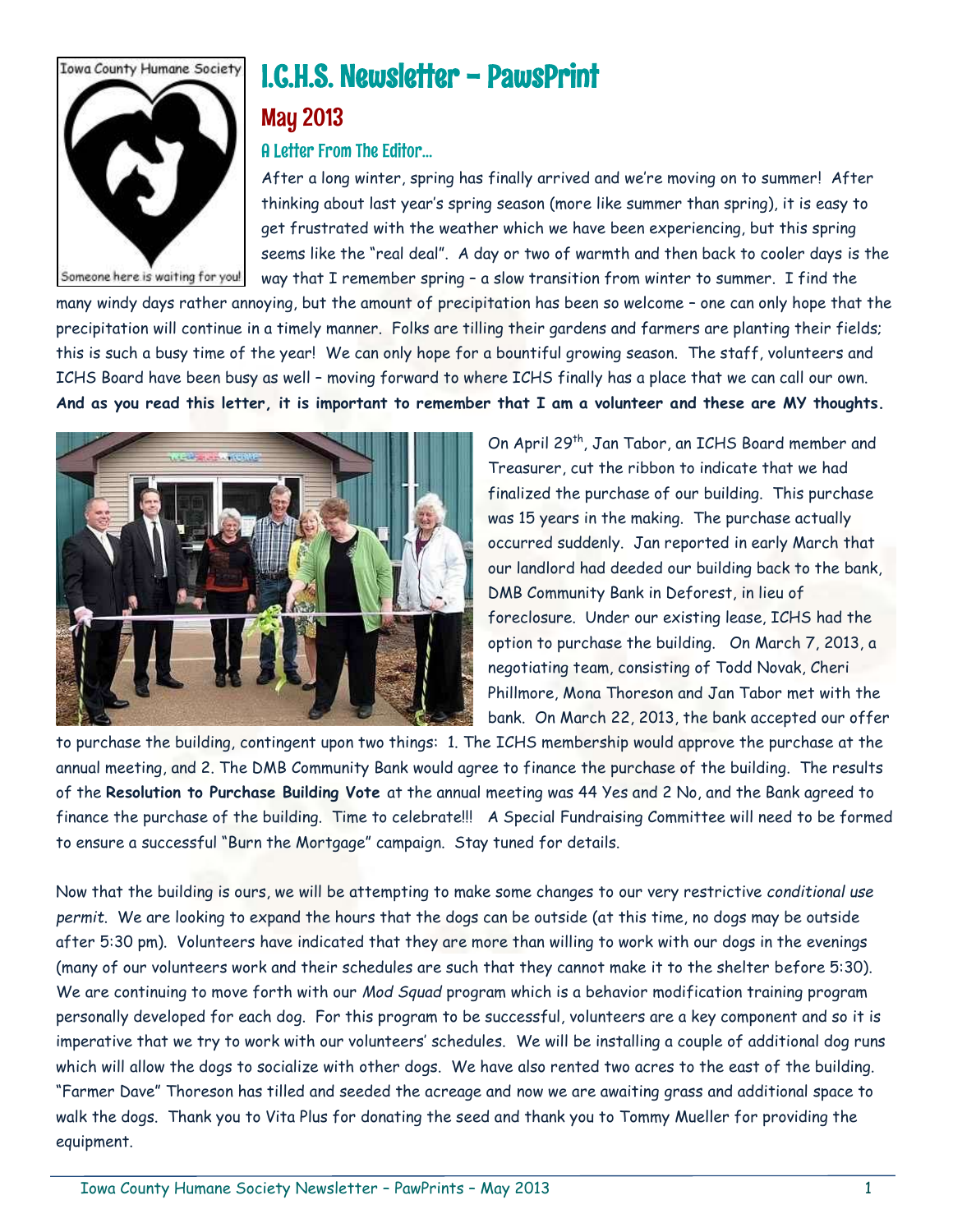ICHS is currently looking for people who are interested in being on the Steering Committee to help provide direction so that we can move forward with our newly acquired property. There is also a need for people willing to work with the Building and Grounds Committee. Never fear -no matter what your area of expertise, Dave will find something for you to do.

All of us at ICHS would like to take this opportunity to thank Chuck Pound at *Get Sirius* in Mineral Point. Both Chuck and Jill have been long-time supporters of ICHS and Chuck has been the webmaster for the ICHS website for many years. Thank you, Chuck. Lisa Cvengros, one of our many volunteers, will now be assisting Chuck by handling many of the day to day website duties. Thank you, Lisa.

If you have any suggestions or ideas about the content of ICHS *PawPrints*, please contact me, Terri Davis, at [roadhogbiker@gmail.com](mailto:roadhogbiker@gmail.com)

# Upcoming Fundraising Events

A small, but enthusiastic group of volunteers meet monthly to plan the ICHS fundraisers. As everyone knows, fundraising to meet our shelter needs is an ongoing challenge! We meet the 3rd Tuesday of the month at 6 o'clock at the shelter (call Cheri for verification). Our meetings include the discussion of ideas for "possible" events as well as the planning of "actual" events. Please join us if you would like to be a part of the action. And if you can't make it to the meetings, please e-mail Cheri at ICHS and share your ideas with her.

## ICHS Plant Sale



The 7th annual **ICHS Plant Sale** will be held in the parking lot at ICHS on consecutive Saturdays: May  $18<sup>th</sup>$  and May  $25<sup>th</sup>$  from  $8:00$  - noon. There will be annuals and perennials for sale. No vegetables, herbs, house plants or grasses. The proceeds from last year's sale purchased the dog and cat scales for the shelter and helped provide for a HAWS seminar for ICHS staff. This year's monies will go towards whatever Bonnie, the kennel manager, decides is needed for the benefit of the animals. There are also two other nice area plant sales on the 18<sup>th.</sup> The Spring Green Garden Club's sale is at the Spring Green North Park from 6:30 a.m. until 11:00 a.m. The Uplands Garden Club will again hold their sale at Harris Park (here in Dodgeville)

beginning at 8:00 a.m. Keep in mind that there are also FFA sales going on at many area high schools. You can contact me at [roadhogbiker@gmail.com](mailto:roadhogbiker@gmail.com) if you have questions.

#### "Recycle Fur Rescue" Garage Sale – Part 2

We had been considering a garage sale for several years, and we finally held our first ever on April 26<sup>th</sup>. Not just a garage sale, this was also an estate sale. As successful as this venture proved to be, there are some left over items and so the plan is to continue the sale in conjunction with the plant sale. These special sale items will be available in the ICHS parking lot (next to the plants) on the Saturdays, May 18 and 25<sup>th</sup>, from 8:00 am - noon. Contact the shelter for more information.

## Lands' End Farmers Market

ICHS will once again have a booth at the Farmers Market at Lands' End on Thursday, June 6<sup>th</sup> from 11 a.m. to 3 p.m. This is a fun event with many vendors selling a variety of products. ICHS will have baked goods, plants and maybe a few surprises. Farmers Markets – always a good time!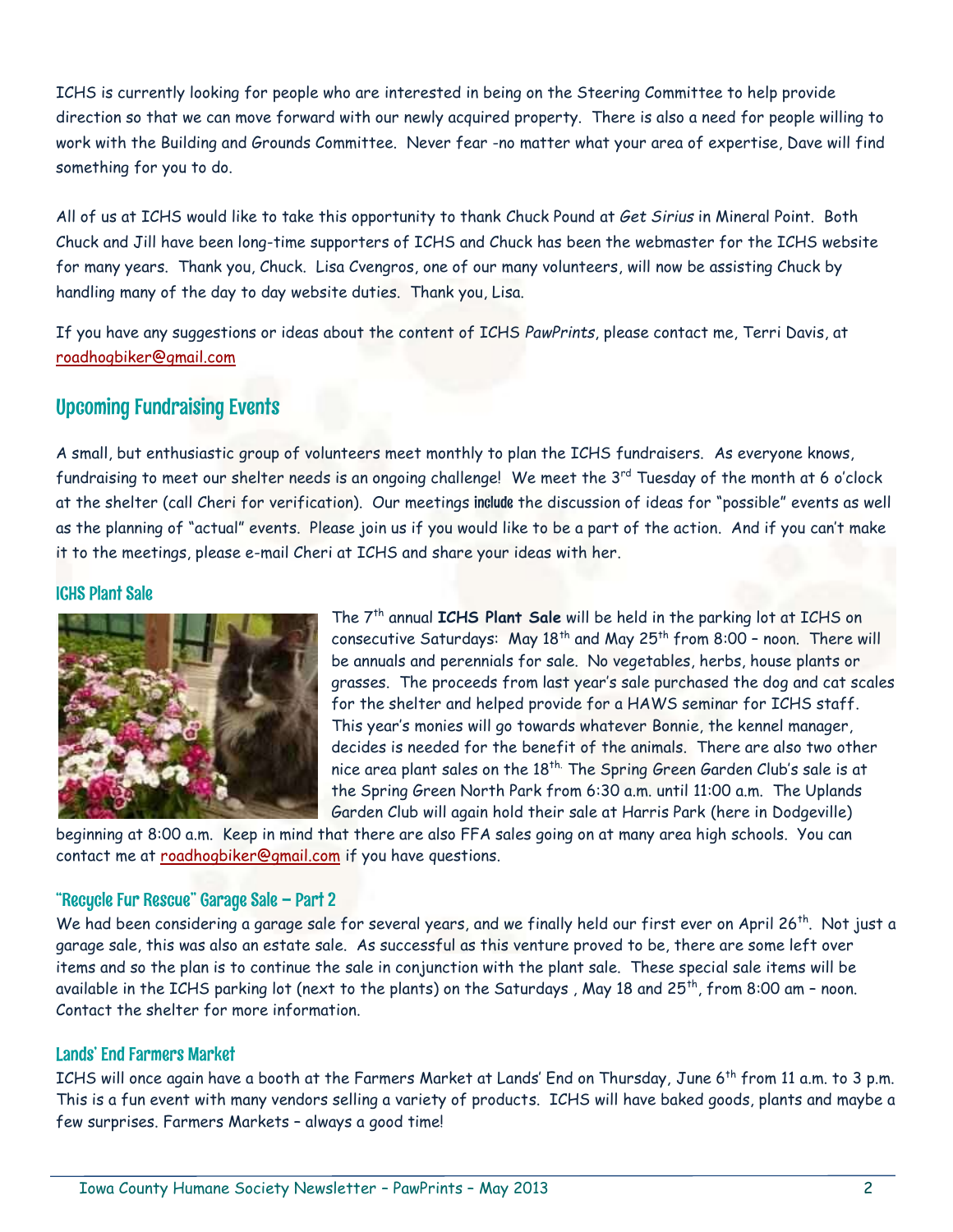## Mounds Dog Fest

ICHS will be rocking and rolling at Mounds Dog Fest on Sunday, June 9 th from 10 a.m. to 4 p.m. at Angell Park in Sun Prairie. This year's theme is "You Ain't Nothin But A Hound Dog—Rock and Roll Over" so come on out with your canine companion and enjoy a day of amazing demonstrations, games & vendors while meeting local area rescue groups and humane societies!

## Pawsapalooza

Come and party with us on Saturday, June  $15^{\text{th}}$  at the 2 $^{\text{nd}}$  annual Pawsapalooza! We're still in the planning stages but look for a Fun Dog Show, demonstrations and a whole lot of fun!! New this year will be a Junior Art Show featuring art provided by students from our area schools. Ribbons will be awarded and there will be a People's Choice Award so come and vote for your favorite!! All of the artwork will be auctioned at the conclusion of the show with the proceeds going to help the dogs and cats at ICHS. Look for more information on the ICHS website and our Facebook page as the date draws near!!

### Music Under the Stars

Just imagine a warm summer evening, lying on a blanket, gazing up at the stars and enjoying the music of *Harmonious Wail*. *Harmonious Wail* will be entertaining on Saturday, June 29th, from 7:00 to 9:00 pm on the ICHS lawn. This event will begin at 6:00 pm complete with wine tasting, hors d'oeuvres, **chocolate** and time to visit with friends – both old and new. This event is still being coordinated so look for more information in the upcoming weeks.

| <b>March Cats</b>  | <b>March Dogs</b> | <b>April Cats</b>  | <b>April Dogs</b>     |
|--------------------|-------------------|--------------------|-----------------------|
| Adele              | Karmel            | Socks              | Kylie                 |
| Lucky              | Ella              | Thomas             | Tyne                  |
| Rhona              | Peanut            | Susie              | Peppy                 |
| Chase              | Maggie            | Grover             | Teddy                 |
| Mimi               | Snicker           | Jorge <sup>1</sup> | Penelope <sup>1</sup> |
| Jelly Bean         |                   | Carmen             | Duke <sup>U</sup>     |
| Donovan            |                   | Finn               | Khloe                 |
| Licorice           |                   |                    | Lamar                 |
| April <sup>1</sup> |                   |                    | Sinbad <sup>1</sup>   |
| Boof               |                   |                    | Jake                  |
| Squink             |                   |                    | Patches <sup>1</sup>  |
| Tiglet             |                   |                    |                       |
| Rickey             |                   |                    |                       |

# March & April Adoptions

## Special Pets

We all know that all animals are 'special' but the animals featured in this section are indeed special. These are 'special needs' animals. The special person/family who adopts one of these animals knows that this may/may not be the long-term relationship which we hope for when we open our hearts and homes to a new family member. These animals 'forever homes' with us may be just for a short time before they move on…But, nevertheless, these animals need a home and a loving family just as we all do. Are you possibly the family that could provide a home for one of these animals? If not, do you know of a family who could provide a loving home for these animals? If so, please come out to ICHS and find out more about these animals from the ICHS staff.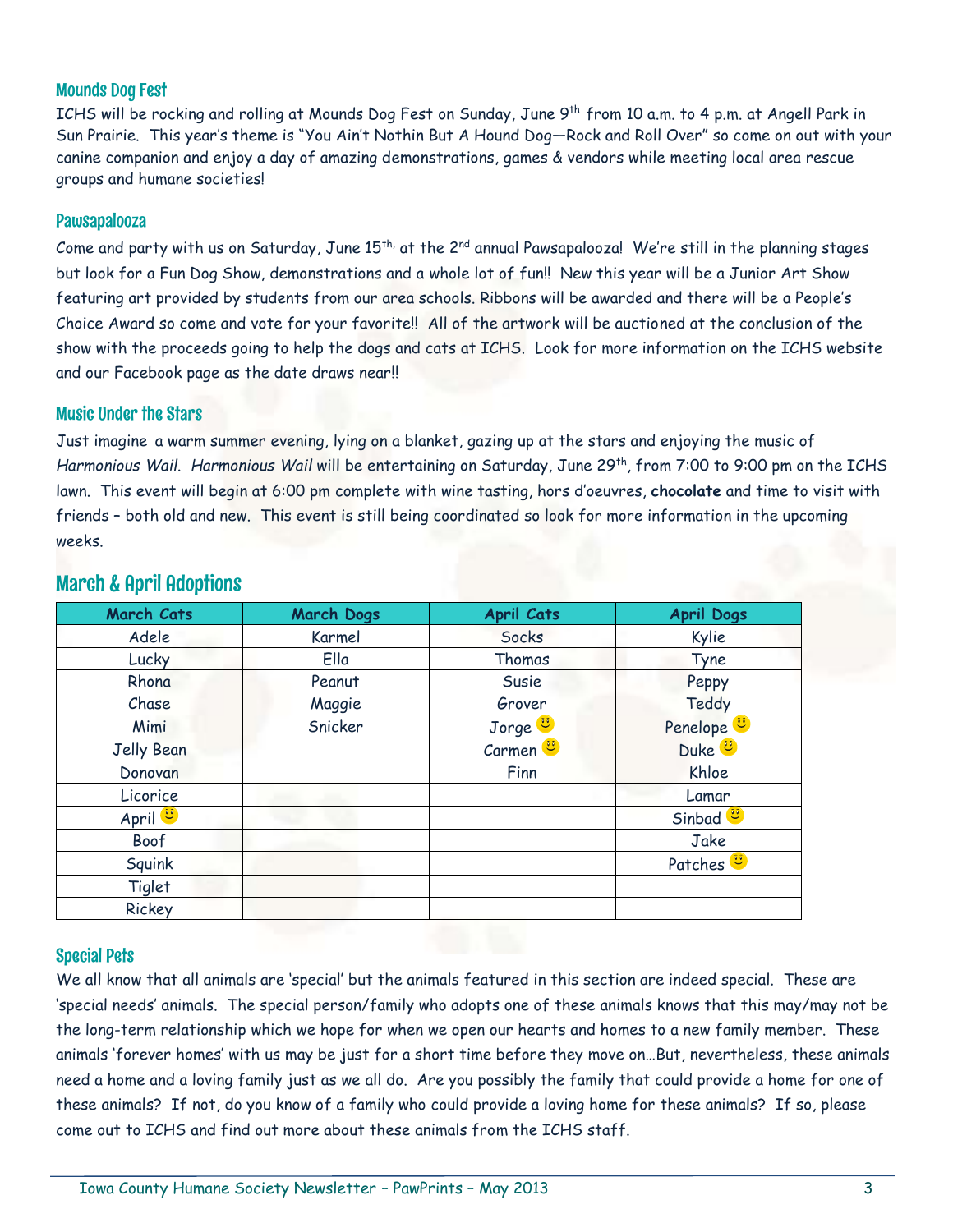#### Cameron

Our population of FIV (Feline Immuno-deficiency Virus) kitties has shrunk to only one, **Cameron**. The others (which have been featured in past issues of *PawPrints*) have all found their special homes. Cameron is a handsome, active, playful guy who loves attention. He is a very normal cat in all respects – the difference is that Cameron has the FIV virus which does affect his immune system – but slowly - over a period of years. Although we call Cameron "special", there really are no special considerations when adopting him. He must be kept indoors. He may live with other cats since FIV is not easily



passed between cats (it would be best if your other cat(s) are good-natured and amicable to a new pal). FIV is primarily spread by serious bite wounds so if you have other cats, it is important to properly introduce Cameron to the others (but you would do that with any cat that you bring home). It is also important to keep Cameron free from stress so a quiet home would be best. Cameron is about two years old and so he should be a part of your family for many years to come. Is it possible that YOU might just be the special family that Cam is looking for, and that when the next *PawPrints* is published, there will be no FIVs to feature? ☺ So…Cameron is in need of YOU!

#### Lance, Wilbur & Frieda

**Lance, Wilbur** and **Frieda** are FeLV (Feline Leukemia Virus) kitties. Lance has been at ICHS for awhile (on the Top



Ten chart). He is a handsome, playful orange tabby with a wonderful personality. Although he can be a "lap-cat extraordinaire" there are times when he prefers his solitude. Wilbur is a handsome beige kind of guy. He has been with us less than a year and needs more practice being with people – he can be a bit "rough around the edges" – but Lance has been a wonderful mentor for him. Frieda, a beautiful gray lady, has only been at ICHS a couple of months. She is so affectionate and only wants "lap time" when she is taken out of her cage. All three of these kitties were recently placed in one of

the community rooms. As you can see from the picture, Lance and Wilbur are "best buds". Frieda decided that she wanted nothing to do with these guys and wanted her cage back. FeLV cats are harder to place in homes than FIV cats. If you only want one cat, any of these would be perfect – but it would be absolutely WONDERFUL if Wilbur and Lance could go to the same home to continue their "bromance"! FeLV cats must be only cats (they can live with other FeLV cats) and they must be kept indoors. FeLV cats may be asymptomatic (free from symptoms)



for years and will hopefully live relatively long lives. So…if you are looking for a kitty companion, these kitties are looking for YOU!

#### Vegas

**Vegas** is considered a special kitty because of her 'catitude'. She is one of those cats who is difficult to place.



Anyone who knows cats is aware that most Tortis and Calicoes are known for their "temperaments". It is believed that she will do fine once adopted, but that's the problem – how do you get someone to adopt her because she can be a bit "scary" if she doesn't know you! Vegas is approximately 5-6 years old. She had been abandoned by her previous owner and has been at ICHS for three years. She was very scared and confused when she came to the shelter. She lives in the quiet *Catnip Lounge* where she is somewhat isolated from noise and people. However living

in this quiet room also means that she doesn't have a lot of contact with people and so people who are looking for

Iowa County Humane Society Newsletter – PawPrints – May 2013 4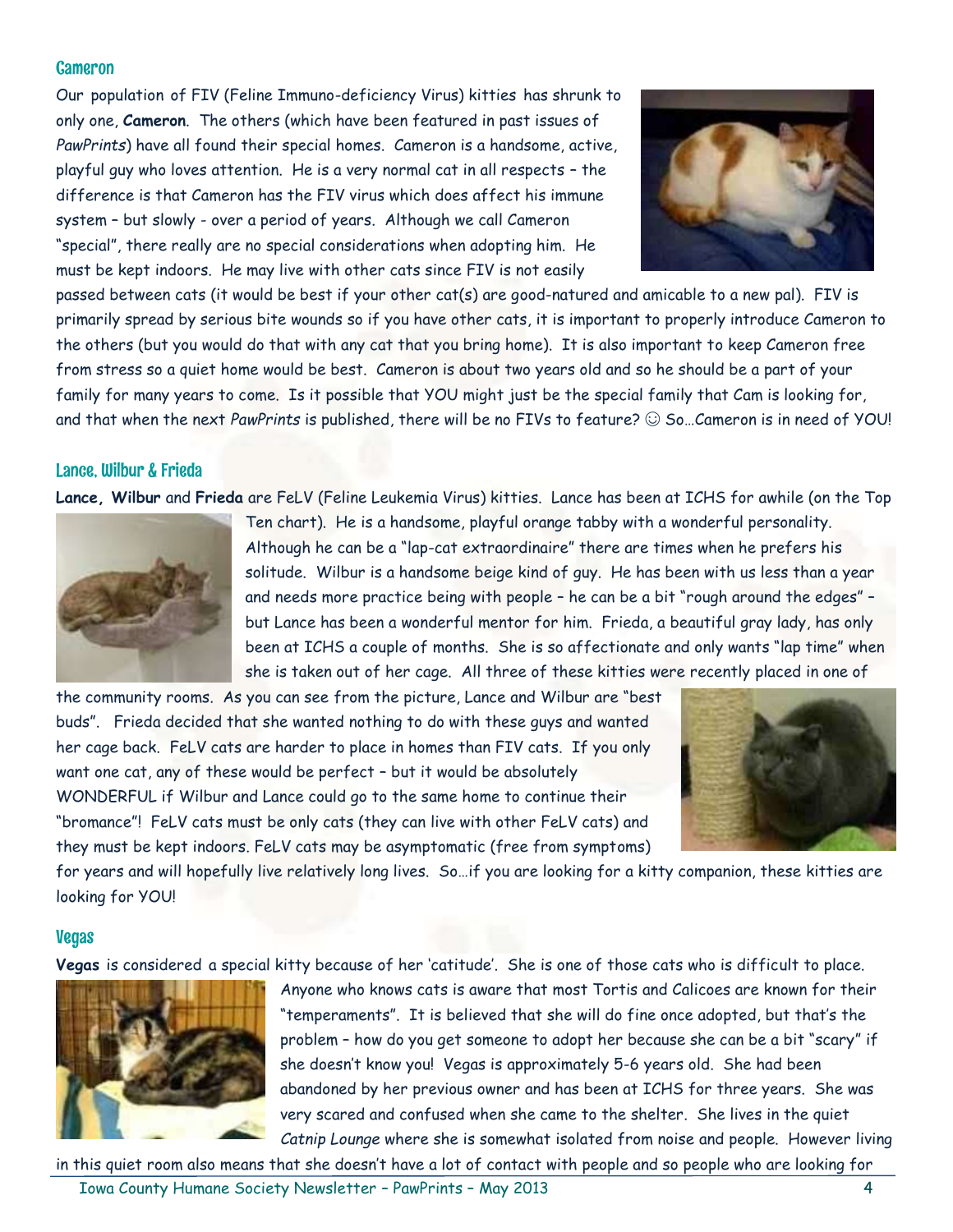their 'forever' cat never meet Vegas. But…there is a sign on her cage which says "Staff Only" which would deter most people from adopting her anyway. Now, it's not that Vegas isn't friendly – she's just "choosy". She even prefers some staff to others. The main problem occurs when it's time for her to return to her cage. She is declawed in the front so scratching is not an issue and I don't believe she has ever bitten anyone. She just hisses and vocalizes a bit. She apparently does well with other cats. Vegas is like other 'hard to place' cats which we have had at the shelter (most of them being Torties and Calicoes) in that once they go to a home, they do very well. An experienced 'cat-family' living in a quiet household is exactly what Vegas needs. So…Vegas needs a home.

#### Packman

**Packman** is a very special guy, but he's only special because he's special (as all cats are). Packman is a young,

handsome, long-haired black cat. He lost one of his ears due to frostbite, but that just adds to his charm. Packman has the distinction of being the first stray cat to be brought to our new shelter because he was the last cat brought in at the old shelter on Bennett Road. Actually he had been there for awhile. He had been living in the storage shed to the west of the main building. We were cleaning the shed out when Packman was discovered hiding in a box. Upon being discovered, he raced to the open door. The door was slammed shut just in the nick of time and then it was just a matter of patience and



perseverance before Bonnie was able to catch him. Packman settled into the shelter routine quickly, however after two years, he is still a bit timid/shy when he first meets someone. Packman was temporarily fostered for a few months last winter and he did well. He does get along with most cats and was recently moved to a community room. He does need a special diet as he was diagnosed with urinary issues last spring. Upon diagnosis of the problem, Packman was put on a special diet and he is doing fine. Packman would do best in a quieter household as loud noises tend to frighten him. So…Packman needs a home.

# The following was sent to me by Rita Thompson. Thank you, Rita, for sharing.

# A Dog's Last Will & Testament

Before humans die, they write their last will and testament, give their home and all they have to those they leave behind. If, with my paws, I could do the same, this is what I'd ask...

To a poor and lonely stray I'd give my happy home; my bowl and cozy bed, soft pillow and all my toys; the lap, which I loved so much; the hand that stroked my fur; and the sweet voice that spoke my name.

I'd will to the sad, scared shelter dog the place I had in my human's loving heart, of which there seemed no bounds.

So, when I die, please do not say, "I will never have a pet again, for the loss and pain is more than I can stand."

Instead, go find an unloved dog, one whose life has held no joy or hope, and give my place to him.

This is the only thing I can give...

Author Unknown

The love I left behind.

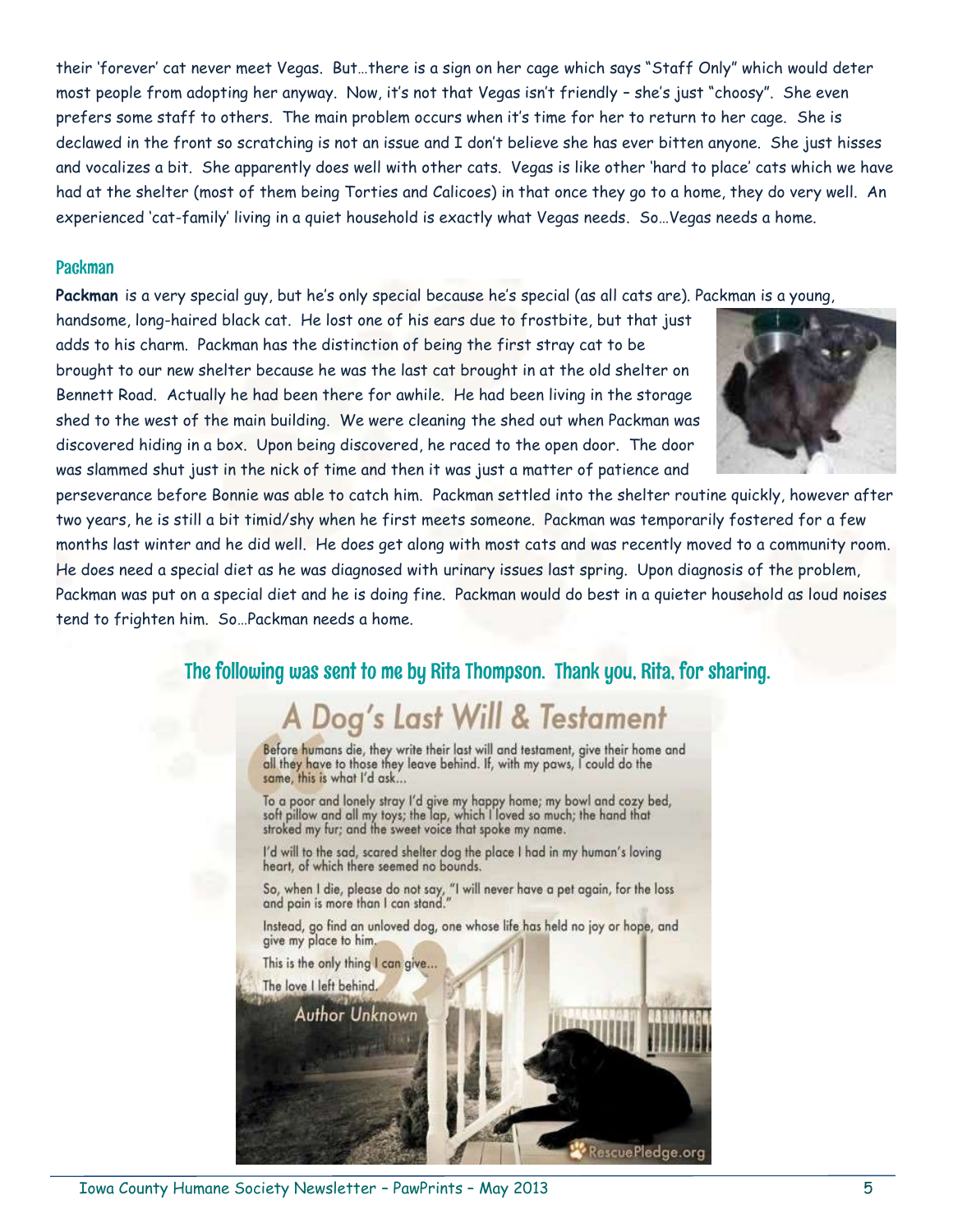

# Crossing over that bridge…

It is never easy to say "goodbye" to our friends and family, but please note that your adopted pet has touched many lives. When your pet crosses the Rainbow Bridge, feel free to let us know about your loved one's passing…

### In Memory of Lauren…

Lauren was a sweet older lady who came to ICHS when her owner passed away. She lived in the quieter environment of the *Catnip Lounge.* Lauren, you are missed…



## In Memory of Woodrow…



Woodrow was a very nice, friendly, young Pit Bull who was at ICHS for only a short time. During his brief stay, he was an ambassador for this breed illustrating how wonderful Pit Bulls can be. Sharon Shea made it her mission to find a family for him. She and "Woody" went to the *Pawsitively Pitties* classes (obedience classes) offered by DCHS this spring and she took him on day trips to her home to give him an opportunity to spend time in a home (away from the shelter). It was noted that he had a "strange" gait and would sit awkwardly at times. When x-rayed, the x-rays showed that his hip joint was crushed and the other hip was badly arthritic from dysplasia. Apparently no medical care had ever been given. The injury had since healed and this stoic dog never let on that he was in pain and suffering on a daily basis. Woody was allowed to "cross the

bridge" on April 17<sup>th</sup>. Woody, you are missed...

## In Memory of Bronson…

Bronson was probably a year-old when he came to the shelter in July of 2010. The most remarkable thing about



Bronson at the time was he had a broken front leg. He was found in a cornfield and it was surmised that he had been hit by a vehicle. If Bronson could have found his forever home within his first year at the shelter, I wouldn't be writing this. He was one of those animals who had a hard time adjusting to shelter life and little by little he started to deteriorate – mentally. He became fearful of most everything and his fear gradually turned to aggression. There were two things in particular that Bronson loved – snow and watching the UPS trucks making their mass exodus in the mornings. Well, it wasn't the UPS trucks so much - it was Bronson's best friend who drove one of those

trucks. Bronson lived to have that guy step out of that brown truck and fondle his head and ears. Bronson was one of those "if only" dogs – if only things could have been different! Bronson, you are missed (especially by that UPS guy and me)…